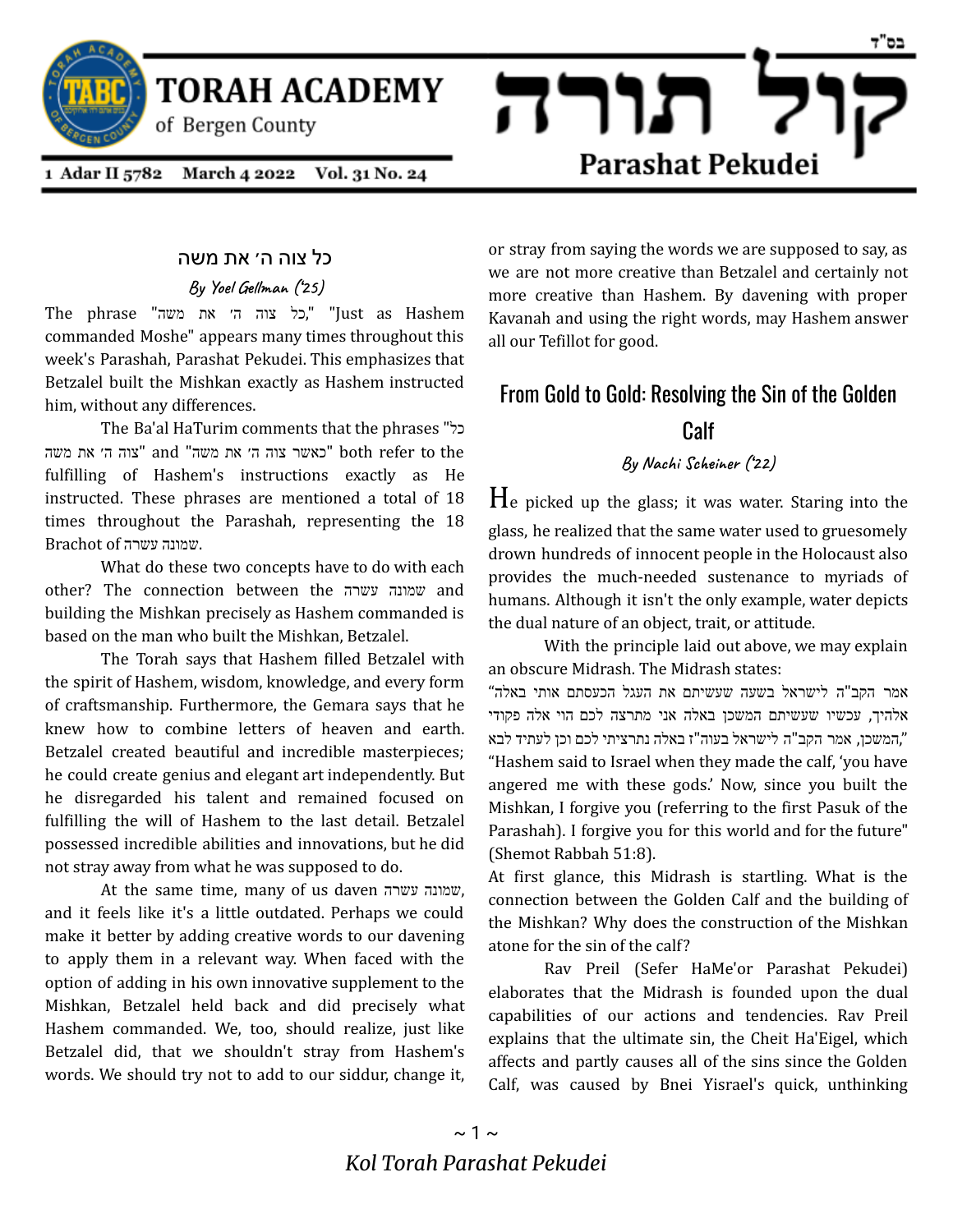nature. Immediately upon receiving the [false] news of Moshe's passing, Bnei Yisrael quickly sprung up and filled his place with "אלהיך אלה," "the Golden Calf" (Shemot 32:4). After realizing their egregious error and enduring severe punishments, Bnei Yisrael repented. However, their Teshuvah wasn't entirely accepted (at least according to this Midrash) until the erecting of the Mishkan. The same hastiness that caused the sin of the Golden Calf was now being used to contribute large quantities of gold and silver with extreme hastiness [to the point where Moshe had to halt their donations]. Bnei Yisrael used the same trait that caused them to sin to ultimately fulfill Hashem's will to the utmost degree. Hashem bestowed numerous capabilities and talents upon every one of us, both as individuals and as a collective whole; it is up to us how we utilize these amazing gifts.

Additionally, Rav Elchanan Wasserman (Kovetz Ma'amarim on Emunah entry 5) explains that sin arises from thinking we know better. Sometimes we believe that we understand what should be done, which ultimately leads to us making mistakes and sinning. Therefore, the ultimate way of achieving atonement is to Mevatel (nullify) ourselves to Hashem and realize that Hashem controls everything. Our purpose of fulfilling His will is the apex of Teshuvah. The Beit HaLevi (Al HaTorah; Ki Tisa 31:13) explains the nature of Bnei Yisrael's sin at the Golden Calf. Bnei Yisrael realized that their immediate and constant connection to Hashem was no longer with them, and they now needed a new way of having Hashra'at HaShechinah, the dwelling of the divine presence. Of their own volition, Bnei Yisrael decided that the best way to accomplish this was to build the calf. Despite their virtuous intentions, Bnei Yisrael chose to act, not based on what the Torah (and by extension, Hashem) commanded, but instead on their own intuition. This choice led to the disastrous sin of the Golden Calf. However, Bnei Yisrael achieved atonement at the moment of "פקודי אלה," "These are the records [of the Mishkan]" (Shemot 38:21). Bnei Yisrael's complete cooperation and fulfillment of whatever Hashem commanded them to build, even if it did not make sense to them, was the ultimate act of nullification to Hashem.

This notion may explain one of the most perplexing aspects of one of the holiest days. On Yom Kippur, we take a goat, and instead of offering it as a sacrifice to Hashem, we send it off a cliff to one of the ministering angels known as Azazel (Ramban Acharei Mot 16:8). As long as one does Teshuvah, this act is known to bring atonement, whether for light or severe sins (Rambam Hilchot Teshuvah 1:2). One may be bothered by the fact that this highly significant act breaches upon the strict prohibition of Avoda Zarah. We are allowed to offer sacrifices only to Hashem, not an angel or other form of deity! Despite this, we send the goat off the cliff in the act of potential Avoda Zarah as the ultimate form of Teshuvah. By sending this goat off the cliff, we demonstrate that, according to our understanding, we should not be performing this ritual; however, since you, Hashem, commanded us to do so, we are eager and ready to fulfill your will. The nature of sin arises from too much self-reliance, and the foundation of our relationship with Hashem rests upon our nullification of this feeling.

Interestingly, the Rambam (Hilchot Teshuvah 2:1) writes that one performs complete Teshuvah when he is placed in the same situation as he sinned before and this time refrains from sinning. One may explain this Halacha in regards to the ability for one to show that he has conquered his evil inclination to the fullest extent and no longer stumbles in the same situation. However, one may still wonder why it specifically needs to be in the same situation. Why can't he just refrain from sinning to achieve complete atonement? It may be that when originally sinning, this individual forefronted his desires and wishes before Hashem's will, and the only way to fully repent from his erroneous thought process is to place himself in the same position and this time acknowledge Hashem's will. Psychologists teach that one may describe how one would act in a given situation. Still, until put in that situation, one can never fully display his true mentality. So too here, we require this person to show that he has realized that Hashem's will is first and foremost, and the only way to display that completely is by being placed in the same situation yet with a different mindset. May we all have the Siyata DeShmaya, heavenly help, to be able to nullify ourselves to the will of Hashem and perform his commandments to the utmost degree of perfection.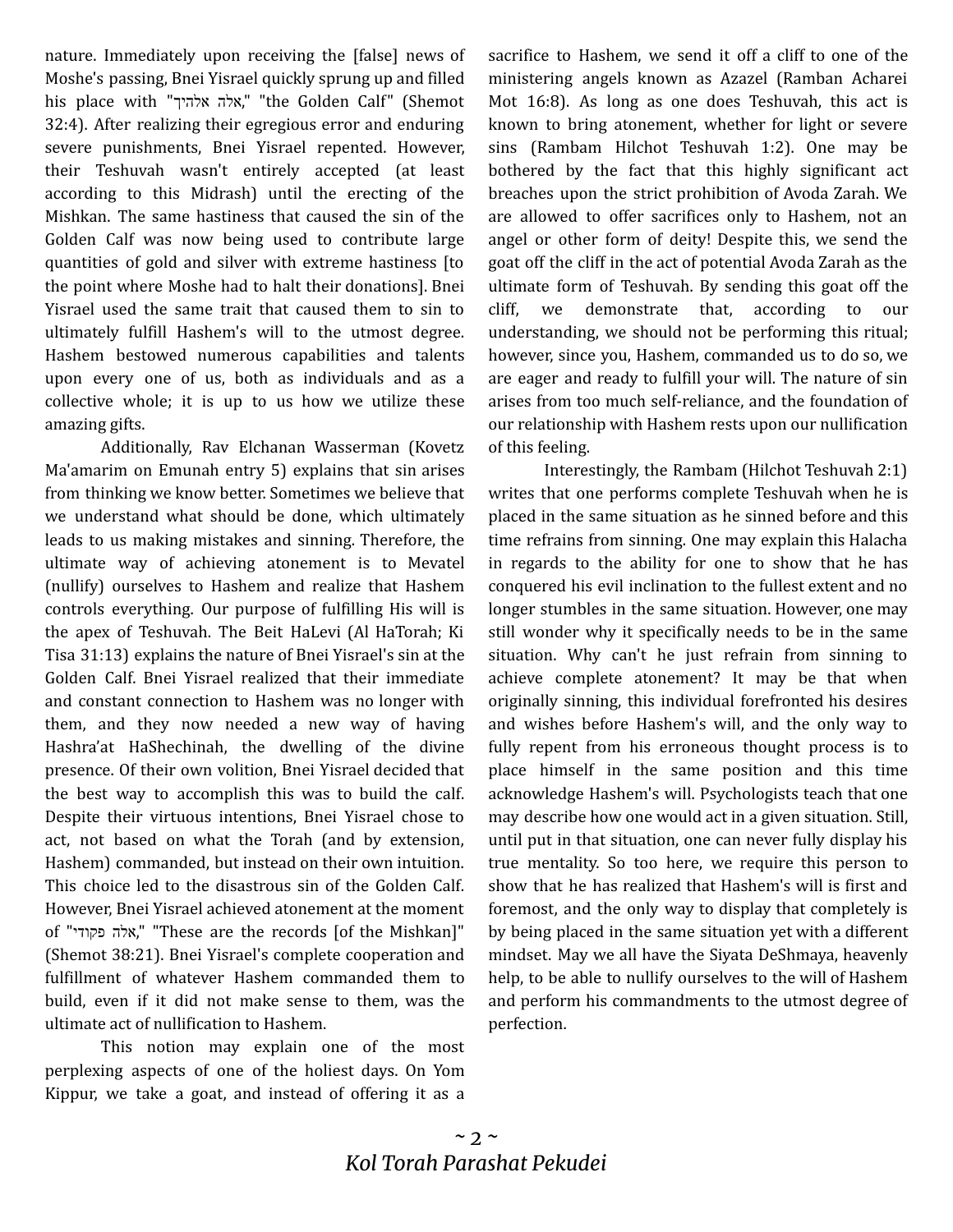# The Berachah on Partially Cooked Grains Part 2

**By Nachi Scheiner ('22)**

### **Methods of Cooking Boiling**

According to all Poskim, boiling grain gives it the status of being cooked. To what degree the grain needs to be boiled hinges upon the debate laid out above.

### **Steaming**

Steaming is a common method used to puff grains. The hot steam enters and bloats the endosperm causing it to puff. There is a debate whether cooking through steam is considered Bishul, boiling. Rav Shlomo Zalman Auerbach 1 holds that steaming is not considered boiling and thus would not constitute Bishul. Sefer Mekor HaBerachah 2 following Rav Yosef Shalom Elyashiv<sup>3</sup> holds that no distinction should be made between steaming and boiling 4 .

### **Baking/Toasting**

Although the Shulchan Aruch and many subsequent halachic authorities stated that toasting grain does not transform the grain into a Mezonot dish, there are those who hold that the definition of Bishul can change over time. Rav Elyashiv <sup>5</sup> holds that the definition of Bishul, with regards to Berachot, has the ability to change over time (see the opinion of the Rambam above). Since toasting grains has become a normal medium to make significant dishes, he held that one would make a Mezonot on them. However, Rav Elyashiv holds that in order for toasting to be considered a method of cooking that transforms the grains, the grains must be cooked to the point where they are sticky<sup>6</sup>.

### **Granola**

Over the past few years, a new snack has taken over supermarkets, granola bars. According to the Orthodox

<sup>1</sup>As quoted by Ray Binyamin Forst on page 273 of "The Laws of Brachos". Rav Binyamin Forst concurs.

Union, <sup>7</sup> modern-day granola bars are made by steaming (or boiling) whole grain oats until soft and then rolling them into flakes. These flakes are then combined with oils, sugars, and other ingredients then baked. Normally, the five grains, in which oats are included, receive a Mezonot and an Al HaMichyah. However, since the grain is not cooked and mashed together, the oats may not be sufficiently cooked to warrant a Mezonot and an Al HaMichyah. What Berachah do we recite on these delicious snack bars?

## **Contemporary Poskim - The Berachah on Granola Bars?**

For granola bars made of rolled oats, there seemingly is no reason to make a Mezonot: the grain is whole and toasting is not defined as "Bishul", cooking (as per the Shulchan Aruch above). For this reason, Rav Belsky<sup>8</sup>, Rav Schachter<sup>9</sup>, Rav Shlomo Zalman Auerbach<sup>10</sup>, Rav Bodner<sup>11</sup> and Rav Moshe Feinstein<sup>12</sup> all hold that on granola oats one recites a Ha'Adamah.

Rav Moshe Sternbuch and Rav Pinchas Scheinberg<sup>13</sup> hold that if the oats are fit for eating after they are steamed/boiled then one can say Mezonot. However, if the oats are not fit for eating after the steaming/boiling the Halacha is otherwise. VeZot HaBerachah writes that since the steaming/boiling process is meant only to soften the grains for rolling, and not for eating, one makes a Ha'Adamah.

As noted above, there are those who hold that the definition of Bishul, in the context of Hilchot Berachot<sup>14</sup>, adapts to changing circumstances. They hold that due to toasted oats being a normal cooking method<sup>15</sup>, we may change the Berachah. Furthermore, since the oats are first cooked in a water medium, we are more inclined to

 $2$  lbid.

<sup>3</sup> VeZot HaBerachah page 288.

<sup>&</sup>lt;sup>4</sup> This debate has many applications and is much more nuanced than I laid it out to be. For applying the Sugya to other areas such as Bishul Akum please be sure to ask your local Orthodox Rav.

<sup>5</sup> As quoted in VeZot HaBerachah page 284.

 $6$  One may be able to align this with the strict understanding of the Rabbeinu Yonah (as quoted by the Mishnah Berurah 208:4) that the grains must stick together.

<sup>7</sup> See OU Kosher staff's article on this topic: What [Berachah](https://oukosher.org/blog/consumer-kosher/what-beracha-does-one-recite-on-a-granola-bar/) Does One Recite on a [Granola](https://oukosher.org/blog/consumer-kosher/what-beracha-does-one-recite-on-a-granola-bar/) Bar? - OU Kosher

<sup>&</sup>lt;sup>8</sup> OU Kosher staff's article above.

<sup>&</sup>lt;sup>9</sup> OU Kosher staff's article above.

<sup>&</sup>lt;sup>10</sup> VeZot HaBerachah page 288.

<sup>&</sup>lt;sup>11</sup> VeTein Berachah page 505.

<sup>12</sup> Igrot Moshe O'C 4:45

<sup>&</sup>lt;sup>13</sup> As quoted in VeZot HaBerachah page 288

<sup>&</sup>lt;sup>14</sup> Regarding other areas of Halacha, such as Hilchot Shabbat we are less inclined to change the definition of cooking as we do regarding Berachot because Berachot have to do with the significance of the food and with time that significance potentially changes.

 $15$  There is a little bit of proof from the words of the Rambam above.